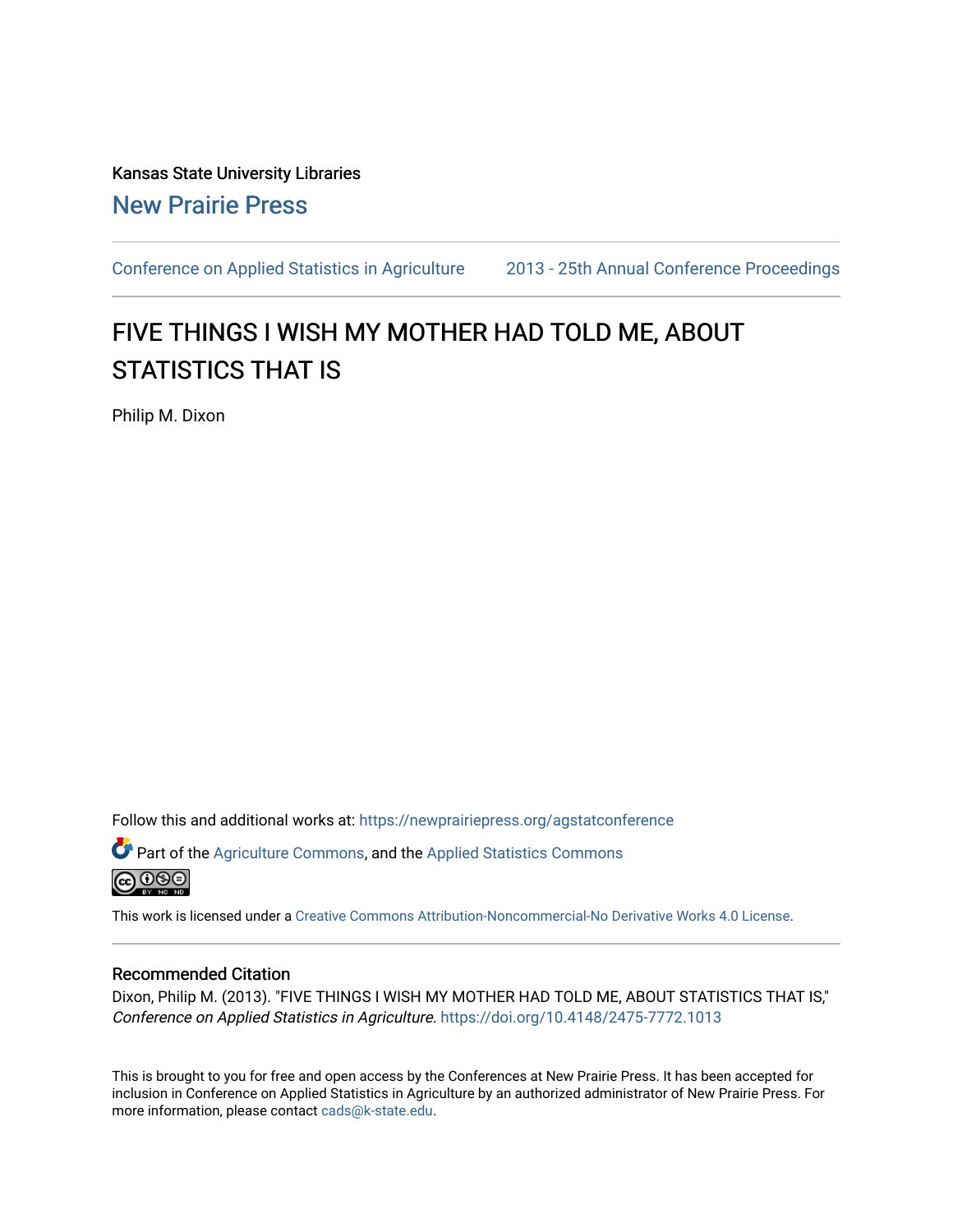#### FIVE THINGS I WISH MY MOTHER HAD TOLD ME, ABOUT STATISTICS THAT IS

Philip M. Dixon, Department of Statistics, Iowa State University, Ames IA, 50011-1210

#### Abstract:

I present five short stories, each describing something I wish I had known and appreciated earlier in my statistical life. The five are Simpson's paradox is everywhere, numerical optimization algorithms can be deceived, you can't always trust the Satterthwaite approximation, BLUP's are wonderful things, and It's good to know Reverend Bayes.

### 1 Introduction

My statistical training didn't end in graduate school. A lot of what I learnt after grad. school was the details of statistical methods for unusual problems. Along the way, I also learnt some general "big" ideas. In retrospect, I wish I had known about these "big" ideas earlier in my statistical career. These include:

- 1. Simpson's paradox is everywhere,
- 2. Numerical optimization algorithms can be deceived,
- 3. You can't always trust the Satterthwaite approximation,
- 4. BLUP's are wonderful things, and
- 5. It's good to know Reverend Bayes.

The rest of this paper elaborates on these points.

## 2 Simpson's paradox is everywhere

I was introduced to Simpson's paradox as a consequence of aggregation of contingency tables. I wish I had known earlier that analogous issues arise in many other contexts. A common contingency table example is the UC Berkeley sex discrimination case (Bickel et al., 1975). The aggregated admissions rate to graduate school in Fall 1973 strongly suggest bias against women (Table 1).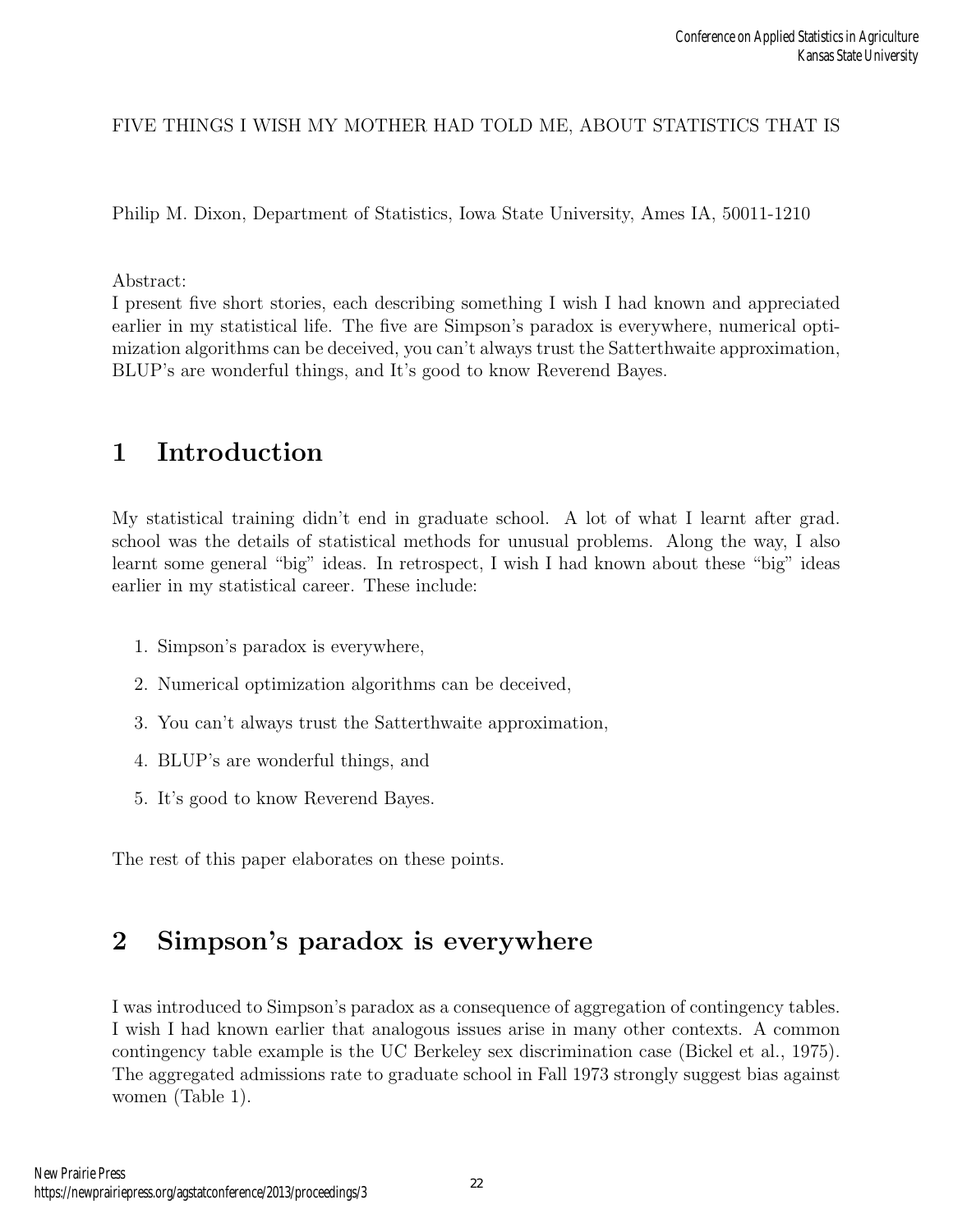|       |            | total # of $%$ admitted |
|-------|------------|-------------------------|
|       | applicants |                         |
| Men   | 8442       | 44%                     |
| Women | 4321       | 35\%                    |

Table 1: Graduate admissions rates for men and women at UC Berkeley, Fall 1973

The higher admission rate for men essentially disappears when you disaggregate data from the six largest departments on campus. Four of the six departments have a higher admission rate for women, and considerably so in one department (Table 2).

|            |                                                   | Men   | Women      |      |  |
|------------|---------------------------------------------------|-------|------------|------|--|
|            | total # of $\%$ admitted total # of $\%$ admitted |       |            |      |  |
| Department | applicants                                        |       | applicants |      |  |
|            | 825                                               | 62\%  | 108        | 82\% |  |
| В          | 560                                               | 63\%  | 25         | 68\% |  |
| C          | 325                                               | 37\%  | 593        | 34\% |  |
|            | 417                                               | 33\%  | 375        | 35%  |  |
| E          | 191                                               | 28\%  | 393        | 24%  |  |
| F          | 272                                               | $6\%$ | 341        | 7%   |  |

Table 2: Graduate admissions rates for men and women applying to the six largest departments at UC Berkeley, Fall 1973

Bickel et al.'s explanation of the paradox is that departments differ in both proportion of women applicants and overall proportion of admission. Women tended to apply to competitive departments with low rates of admission for both men and women while men tended to apply to less competitive departments with high rates of admission for both sexes. Simpson's paradox arises from the confounding of proportion of women applicants and overall proportion of admission.

Two conditions are necessary for Simpson's paradox to occur (Hsu 1989):

- 1. a confounding variable has a strong association with the response variable
- 2. that confounding variable is unequally distributed in the aggregated groups.

In the UC Berkeley example, the confounding variable is the competitiveness of the department. But it is clear that these conditions are not restricted to contingency tables.

Consider a study of two species, the Earwing and the perfumed Honeytailed Snouters, in the mammalian order of Snouter, *Rhinogradentia* (Stümpke 1967). The entire order is (or was) restricted to the Hi-yi-yi Islands in the Pacific, where they provide an incredible illustration of adaptive radiation on isolated islands. In the case of the Snouters, the noses have evolved unusual uses (Figure 1). The definitive (and only) monograph on the order is that by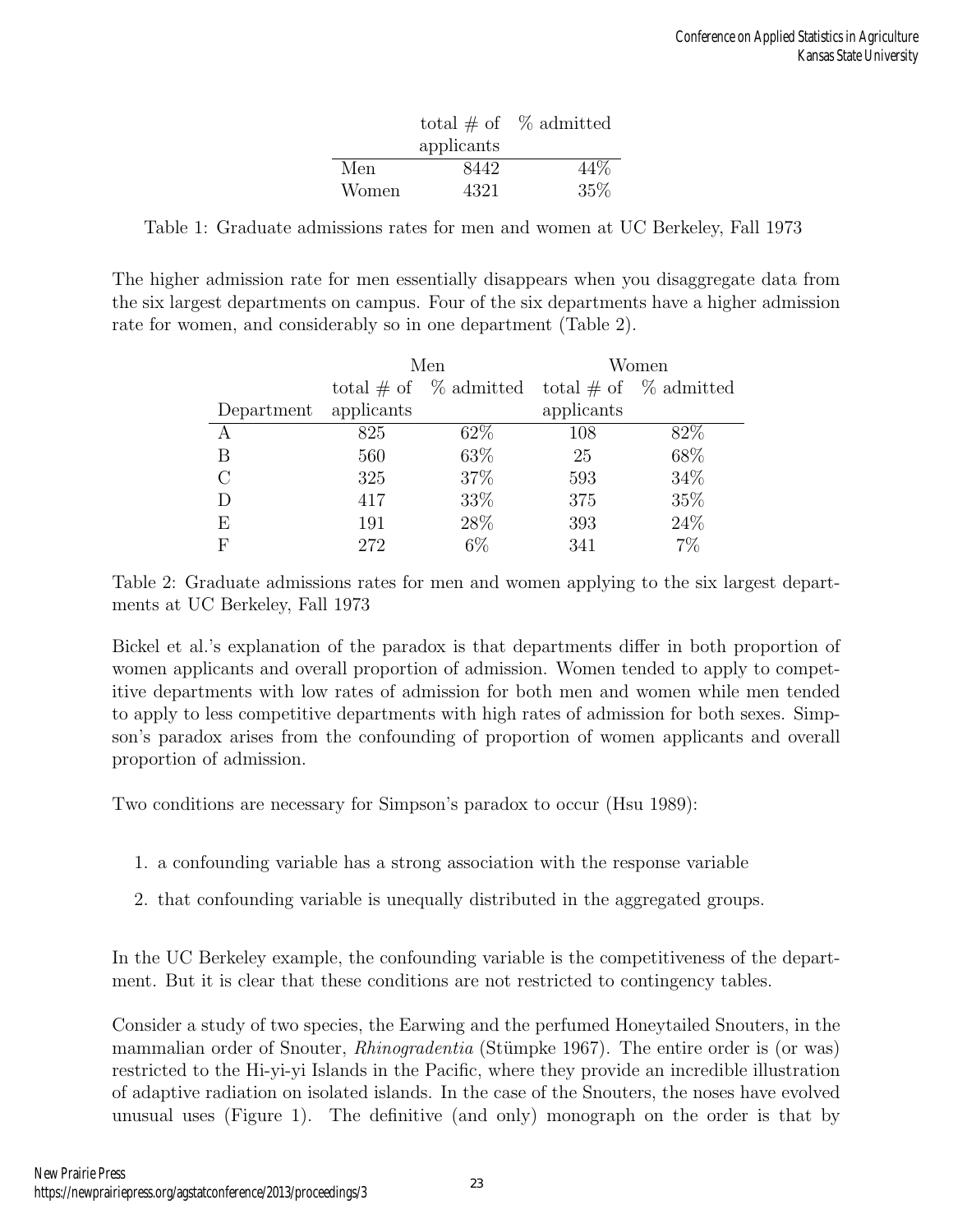Stümpke (1967). Unfortunately for further study, the entire group of islands disappeared during atomic bomb testing in the Pacific. An unusually large test 125 miles away triggered tectonic activity and the entire island group sank beneath the sea (Stümpke 1967).



Figure 1: The perfumed Honeytailed Snouter (left) and Earwing (right).

I discovered a collection of specimens of the Earwing and perfumed Honeytailed Snouter hidden in a museum in Germany (where Stümpke worked). I measured the body mass of a random sample of specimens. I was very surprised to find that the mean body mass of the Earwing was slightly larger than that of the Honeytailed Snouter (Table 3). Because the Earwing can fly, while the Honeytailed Snouter has a huge heavy nose, I expected the opposite.

| Species             | Mean bodymass (gm) |
|---------------------|--------------------|
| Earwing             | 20.5               |
| Honeytailed Snouter | 19.5               |

Table 3: Mean body mass of two species of Snouter

It turns out that I measured a mix of juvenile and adult specimens. The Earwing sample is 70% adults while the Honeytailed Snouter is only 30% adults. When age is considered, the Earwing is considerably lighter (Table 4). Again, Simpson's paradox arises because age is strongly associated with body mass and in this sample, age is confounded with species.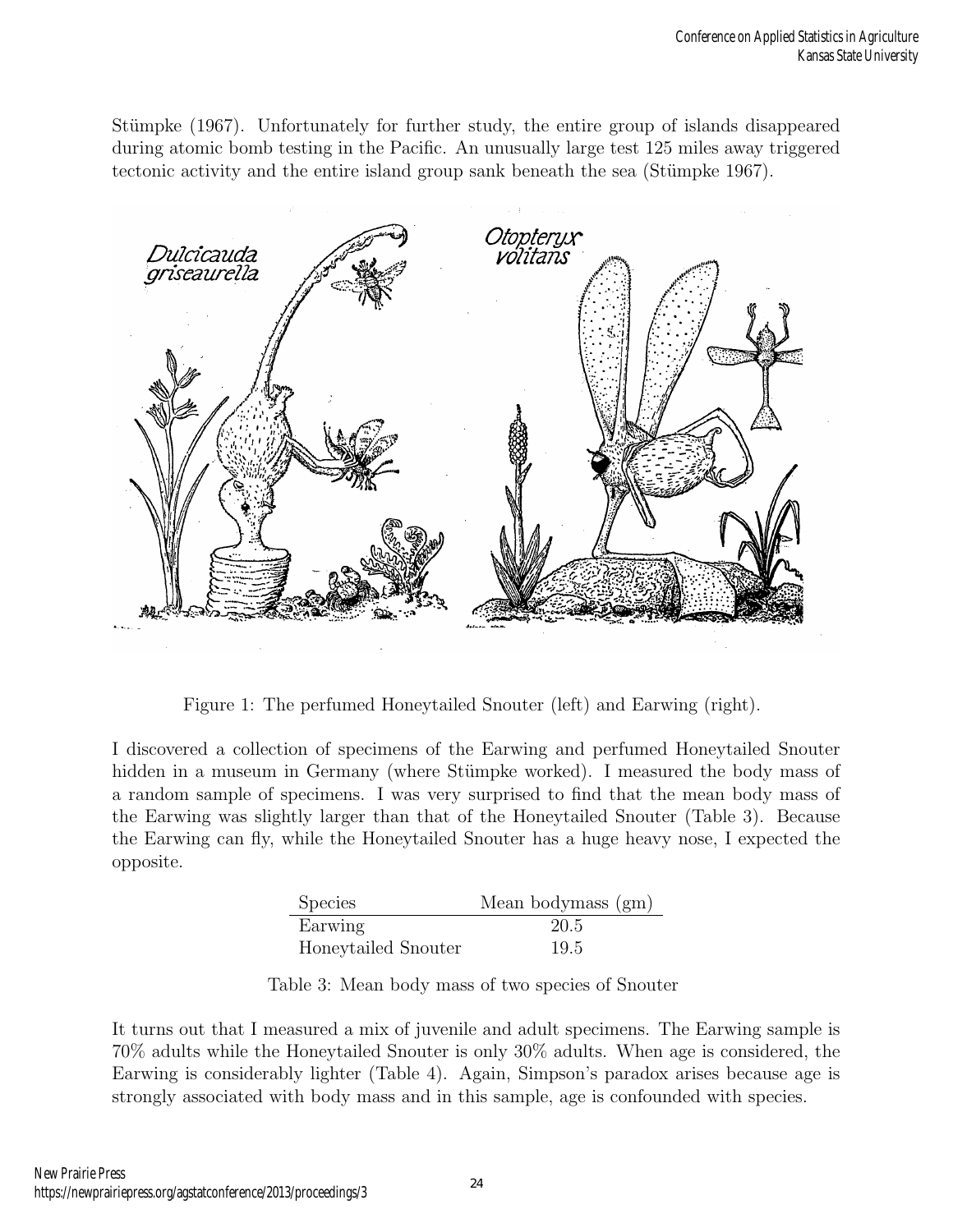|                     | Mean body mass (gm) |        |  |  |
|---------------------|---------------------|--------|--|--|
| <b>Species</b>      | Juvenile            | - Adut |  |  |
| Earwing             | 10                  | 25     |  |  |
| Honeytailed Snouter | 15                  | 30     |  |  |

Table 4: Mean body mass of two species of Snouter, by age.

I meet a third example of Simpson's paradox surprisingly often: examining correlations when the data are structured. Imagine measuring two variables, X and Y, in a series of groups of subjects. The groups could be different fields, different breeds of cattle, different age groups, different treatments in a designed experiment, or anything else that provides additional structure to a set of observations. Many folks calculate and test a correlation coefficient as if the structured observations were a simple random sample from one population, as is assumed by the usual test of correlation  $= 0$ . They are not! This problem is especially severe when observations from different treatments in a designed experiment are considered a single sample. If the treatment influences both the X and Y variables, the correlation between X and Y is a consequence of which treatments are used in the study.

When the data are structured, Simpson's paradox arises in many different forms (Figure 2). In one form, X and Y are independent within groups, but the group means differ, so the "ignoring groups" correlation is non-zero (positive in Figure 2a). In a second form, X and Y are negatively correlated within groups, but the "ignoring groups" correlation is positive (Figure 2b). In a third form, X and Y are correlated within each group (Figure 2c shows a positive correlation) but the "ignoring groups" correlation is close to zero. In all three cases, the pooled "within group" correlation is quite different from the "ignoring groups" correlation. Again, the problem underlying Simpson's paradox is confounding of a nuisance variable, in this case group id, with the responses.

The appropriate description of correlations in structured data is more complicated than just desribed. There are three correlations that could be estimated. The third one is the correlation among the group means, illustrated in Figure 3 for the three situations shown in Figure 2. Most statisticians are familiar with decomposing the variability in an observation into sources of variability, where the magnitude of each source is described by the variance component for that source. Similarly, a covariance matrix for two or more variables can be decomposed into "covariance components". These covariance components, and their observation-level sum, describe all three possible correlations.

### 3 Numerical optimization routines can be deceived

As data analysis has gotten more sophisticated, it has increasingly relied on numerical optimization. Analysis of a linear mixed model by method-of-moments (ANOVA) can be done without numerical optimization. Analysis of that same linear mixed model by REML usually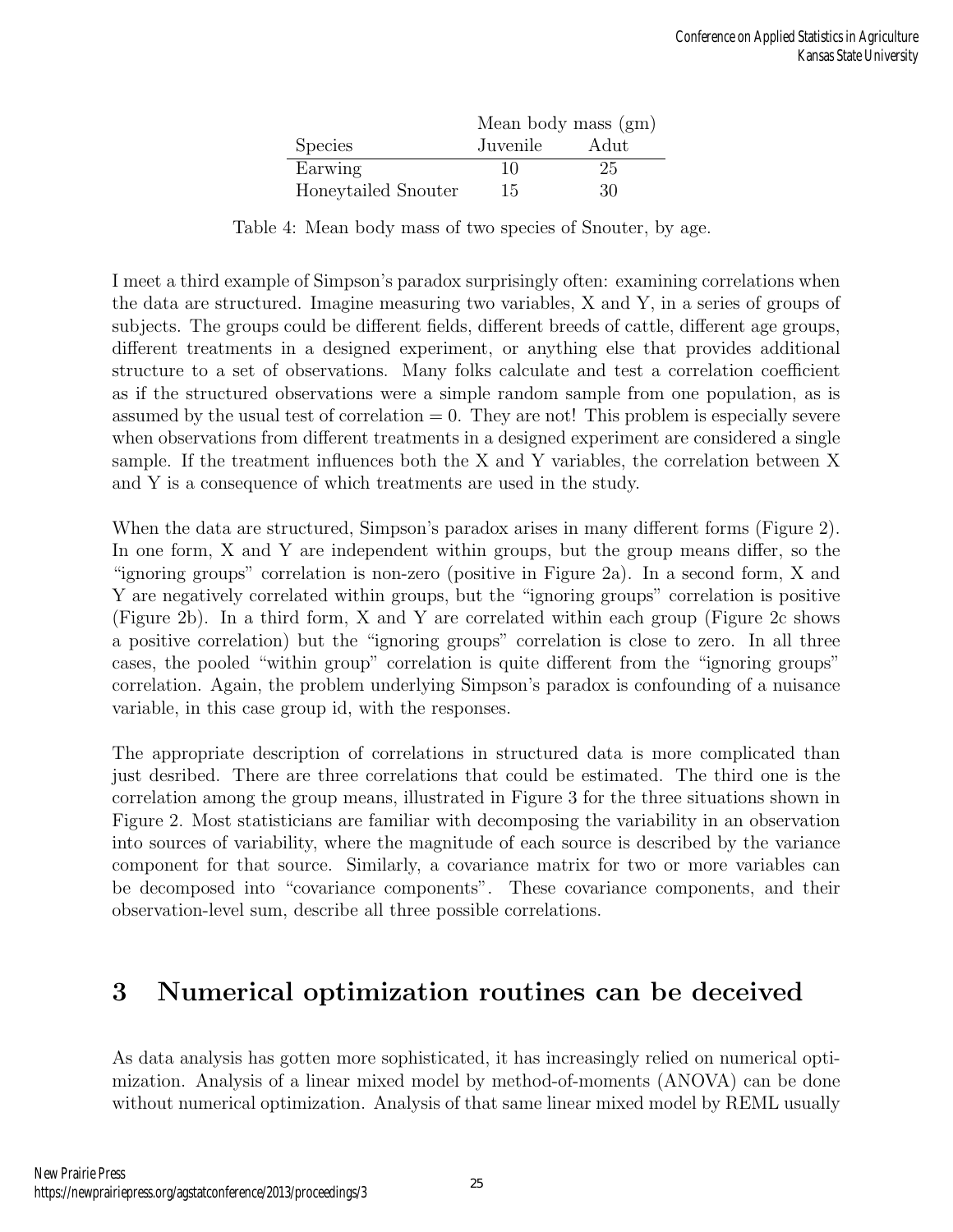

Figure 2: Three illustrations of Simpson's paradox for correlations. Each plot shows 20 data points in each of 5 groups. In all three cases, the 'account for group' correlation is quite different from the 'ignore group' correlation.

requires numerical optimization. Analysis of a generalized linear mixed model often requires two levels of numerical optimization (Gbur 2012). Software to perform this numerical optimization usually includes some form of "convergence check". The goal of this check is to verify that in fact the maximum (or minimum) has in fact been attained. The software decisions are commonly based on one (or more) of three criteria:

- 1. that the optimization algorithm is making no progress. That is, the change in parameters from one iteration to an another is very small.
- 2. that the optimization algorithm is making little progress (version 2). that is the value of the objective function (e.g. log-likelihood evaluated at the current parameter estimates) is not changing much.
- 3. that gradient of the objective function with respect to all parameters is close to zero.

Obviously, we should be concerned when software reports back that there is a problem with convergence. Usually, we do not care when it appears that the reported solution is valid.

A recent experience with a consulting problem taught me to be more sceptical about reported "convergence". A graduate student in plant pathology asked us for help analyzing a data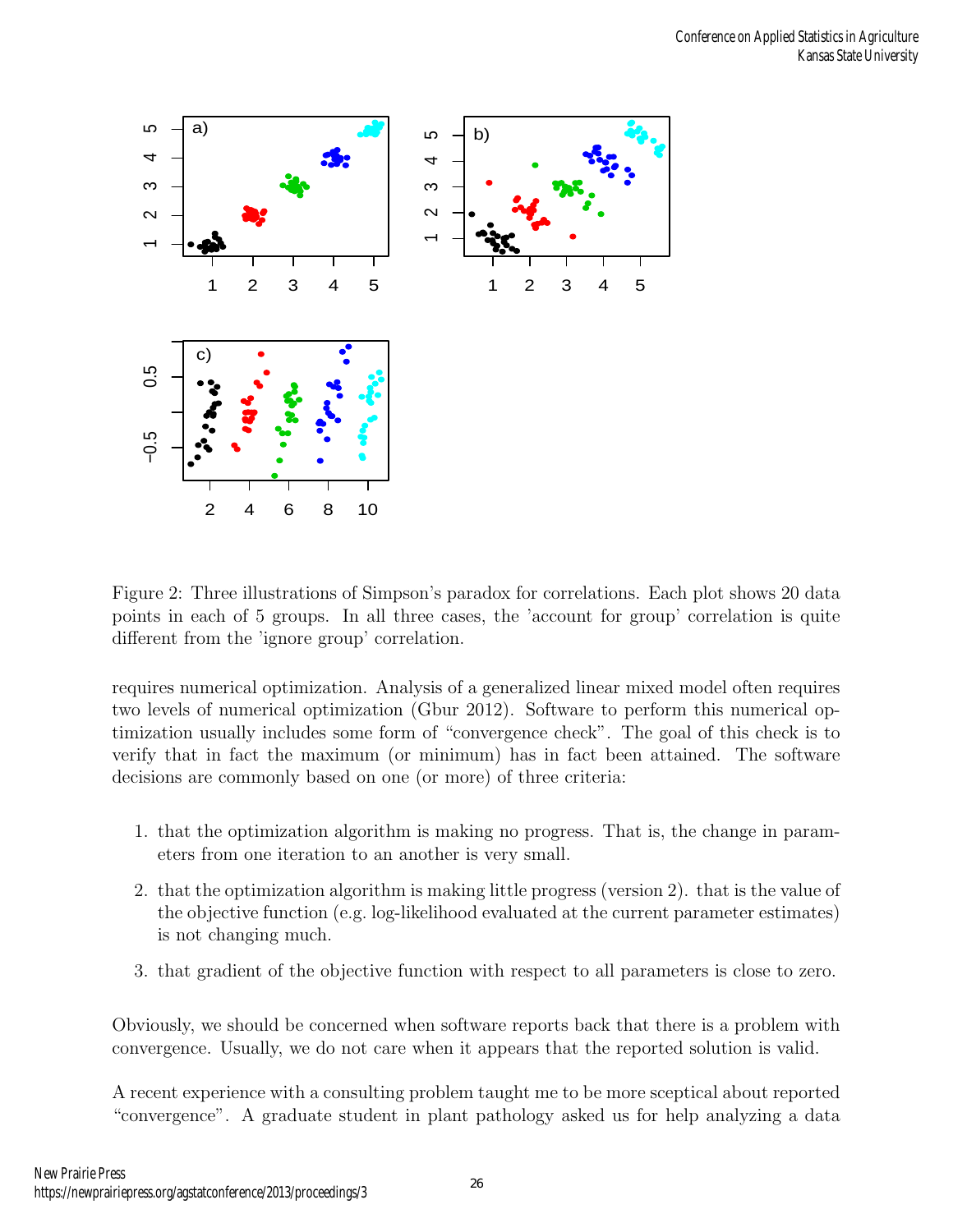

Figure 3: Plots of group means for each example in Figure 2.

set on pathogenicity of isolates of a pathogen on three melon *Curcurbit* species. An isolate is a collection of the fungus from one location. While all isolates are classified within the same species of fungus, they are collected from different locations and are all genetically different.

The student had grown seedlings of three melon species, then randomly chosen seedlings to be inoculated with one of 15 different isolates of a particular fungus. The student's questions concerned the size of the variability among isolates, the mean infectivity on each of the three melon species, and the magnitude of the species\*isolate interaction. If the response had been continuous, I would have used a linear mixed model, but it was not.

The response was 'time to first symptom', which was measured by observing plants daily over 14 days and recording the day they first showed symptoms. A value of 14 means that the plant developed symptoms between the observation on day 13 and that on day 14. These are interval censored data. Because of practical considerations, the experiment was terminated at 21 days, even if plants not yet developed symptoms. These are left censored data. The exact response is "fuzzed" because of the data recording process. All "continuous" responses are fuzzed to some extent because of rounding of measurements, but such "fuzzing" is usually ignored. That is appropriate when the number of discrete possible values is large, but I have found that when the number of possible categories is small, e.g.  $\leq 10$ , it is better to treat the data as interval censored, rather than exact.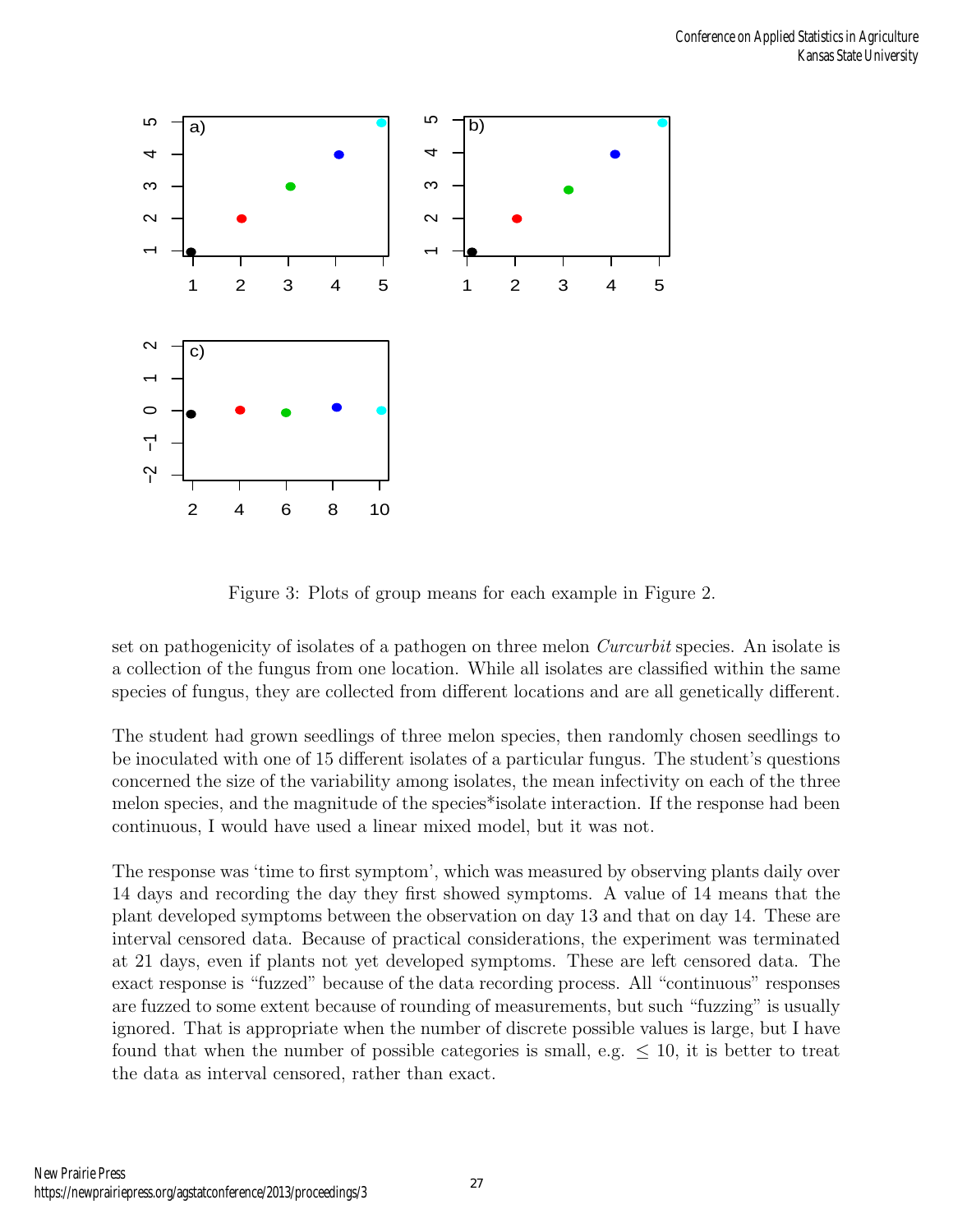SAS PROC LIFEREG fits regression models to data containing any combination of left, interval, and right censored observations. We converted an ANOVA model into a regression model the usual way, by constructing indicator variables and omitting the last level to obtain a full rank X matrix. LIFEREG fit this model without any apparent problem. The output includes estimated coefficients and their variance-covariance matrix. But, the student wanted to report marginal means, e.g. for each *Curcurbit* species averaged over isolates and each isolate averaged over Curcurbit species. Also, because the 15 isolates came from three different groups within the species, she wanted averages for each group for each melon. And, various tests associated with each estimate. How to do this statistically is well-understood: construct the appropriate C vector or matrix, then estimate  $C\beta$  or test hypotheses concerning  $C\beta$ . To answer the student's questions, we needed a lot of C vectors, each of which had 45 elements.

Karl Pazdernik, one of my consulting students, was helping with the analysis. We decided the most efficient way to get the needed answers was to do the estimation in SAS, write the coefficients and variance-covariance matrix to .csv files, then use R for all the  $C\beta$  manipulations. It all seemed straightforward until Karl stopped by my office to tell me that the variance of one of the  $C\beta$  estimates was negative. Not good! I told him to check his C vectors. He did - no problems. I checked - no problems. After much hair pulling, it occured to me to check that the variance-covariance matrix was positive-definite. It was not. There were negative eigenvalues. LIFEREG had not converged to the mle's. No sign of problems in the SAS output. It believed it had converged. All coefficients had positive standard errors. It was only when we computed linear combinations of coefficients that we discovered there was a problem. We tightened the convergence criteria in LIFEREG, basically telling SAS to try harder to find the maximum of the likelihood equation, and very soon got a positive-definite variance-covariance matrix.

The modern world of data analysis requires that we trust computers to give us what we ask for. The moral of this story is that sometimes doesn't happen and it can be very difficult to identify those cases.

# 4 You can't always trust the C-S approximation

Applied statisticians often have to use tests that a theorist considers messy. A common example is the F test for main plot treatments in a split-plot study with unequal sample sizes. Another is most F tests in the analysis of an experiment repeated in location and time, where treatment\*location, treatment\*time, and treatment\*location\*time are considered random effects. In both examples, the denominator for the F test has to be constructed. The ANOVA table does not provide a direct estimate of the appropriate denominator mean square.

The customary solution is to use a linear combination of mean squares as the denominator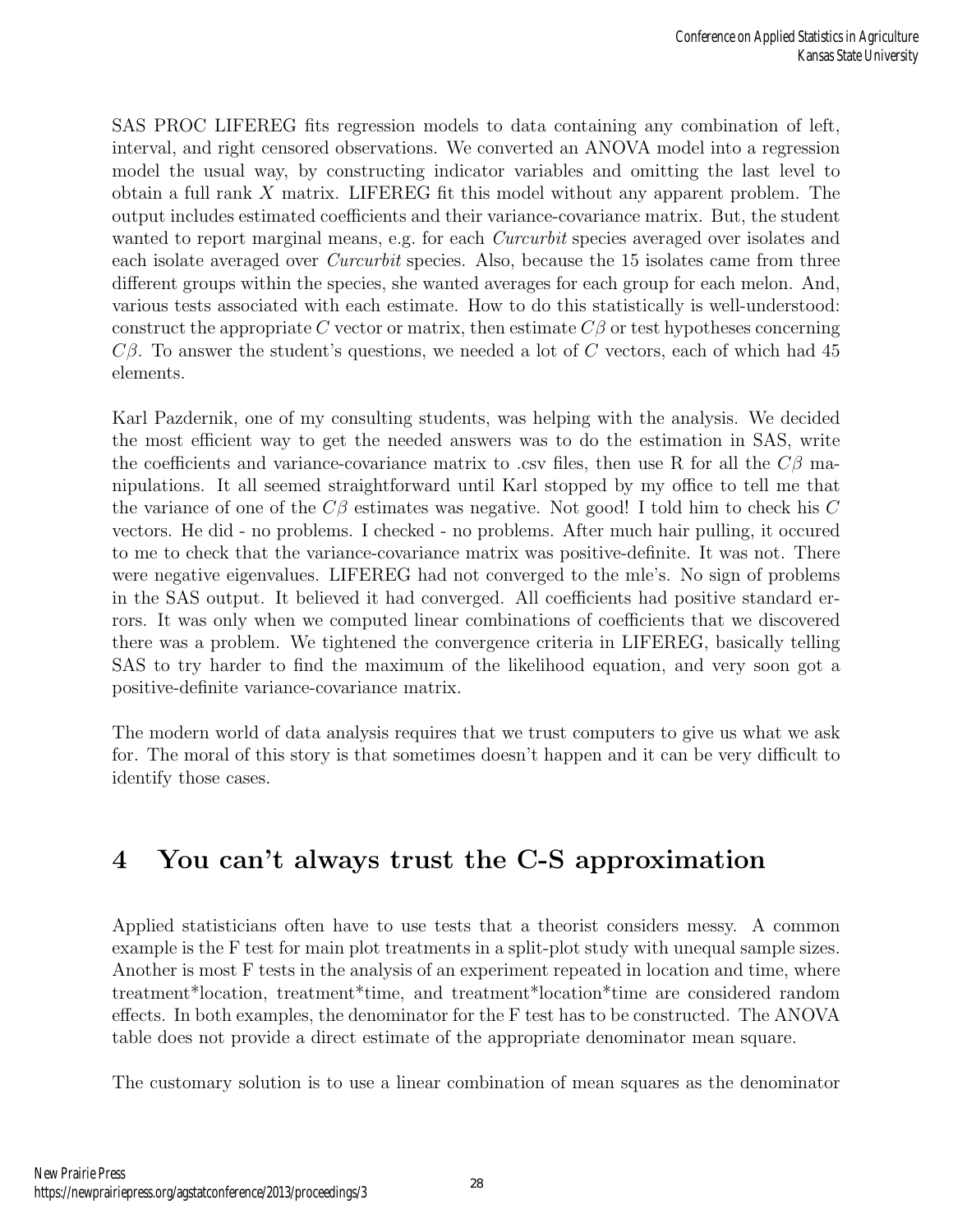for an F test, i.e.

$$
MS_{denom} = a_1 MS_1 + a_2 MS_2 + \dots
$$

The degrees of freedom (d.f.) associated with  $MS_1$  and  $MS_2$  are known, but what are the d.f. for the linear combination,  $MS_{denom}$ ? Statistical practice has been to use one of two approaches:

- 1. "Conservative": use the smaller of the two d.f., or if the linear combination involves more than two  $MS$ , use the smallest d.f. for any  $MS$  in the linear combination.
- 2. use the Cochran-Satterthwaite (C-S) approximation: The linear combination  $\Sigma_{i=1}^k a_i MS_i$ is proportional to an approximate Chi-square distribution with  $\nu_{CS}$  d.f., where

$$
\frac{1}{\nu_{cs}} = \frac{1}{(\sum_{i=1}^k a_i MS_i)^2} \sum_{i=1}^k a_i^2 MS_i^2 \frac{1}{df_i}.
$$
 (1)

Hence, the denominator d.f. for the F test is  $\nu_{CS}$ .

One issue that is often overlooked: Satterthwaite's derivation of the C-S approximation stipulated that all the  $a_i$  were positive. But when was the last time you checked that all coefficients were positive? I confess I have regularly used the C-S approximation for any set of coefficients.

Negative coefficients in the linear combination of Mean Squares have some important consequences. When all coefficients are positive, the supports of both the linear combination and a Chi-square distribution are the positive half-line. Not so when one or more coefficient is negative. The support of the linear combination is now the entire real line. Because there is positive probability of a negative estimate, the mean of the linear combination may be small. This means that the approximate Chi-square distribution has a small d.f., and the "Conservative" approach may no longer be conservative.

Consider the C-S calculated d.f. for the linear combinations  $1.5MS_1+0.5MS_2$  and  $1.5MS_1 0.5 M S<sub>2</sub>$  for a variety of values for the Mean Squares and their d.f. (Table 5). When the coefficients of the linear combination are positive, the C-S d.f. are between the d.f. for the two mean squares. Not so when one coefficient is negative! The C-S d.f. are always less than the smaller of the two d.f. (Table 5), so the "Conservative" rule is no longer conservative! As the mean square associated with the negative coefficient increases, relative to the other mean square, the C-S d.f. decreases.

As an aside: I now have an explanation for something that has troubled me (and consulting clients) for years, why are C-S d.f. sometimes very small? Because there is a negative coefficient associated with a relatively large mean square.

However, the real question is whether the C-S approximation works even when some coefficients are negative. This can be evaluated in two ways: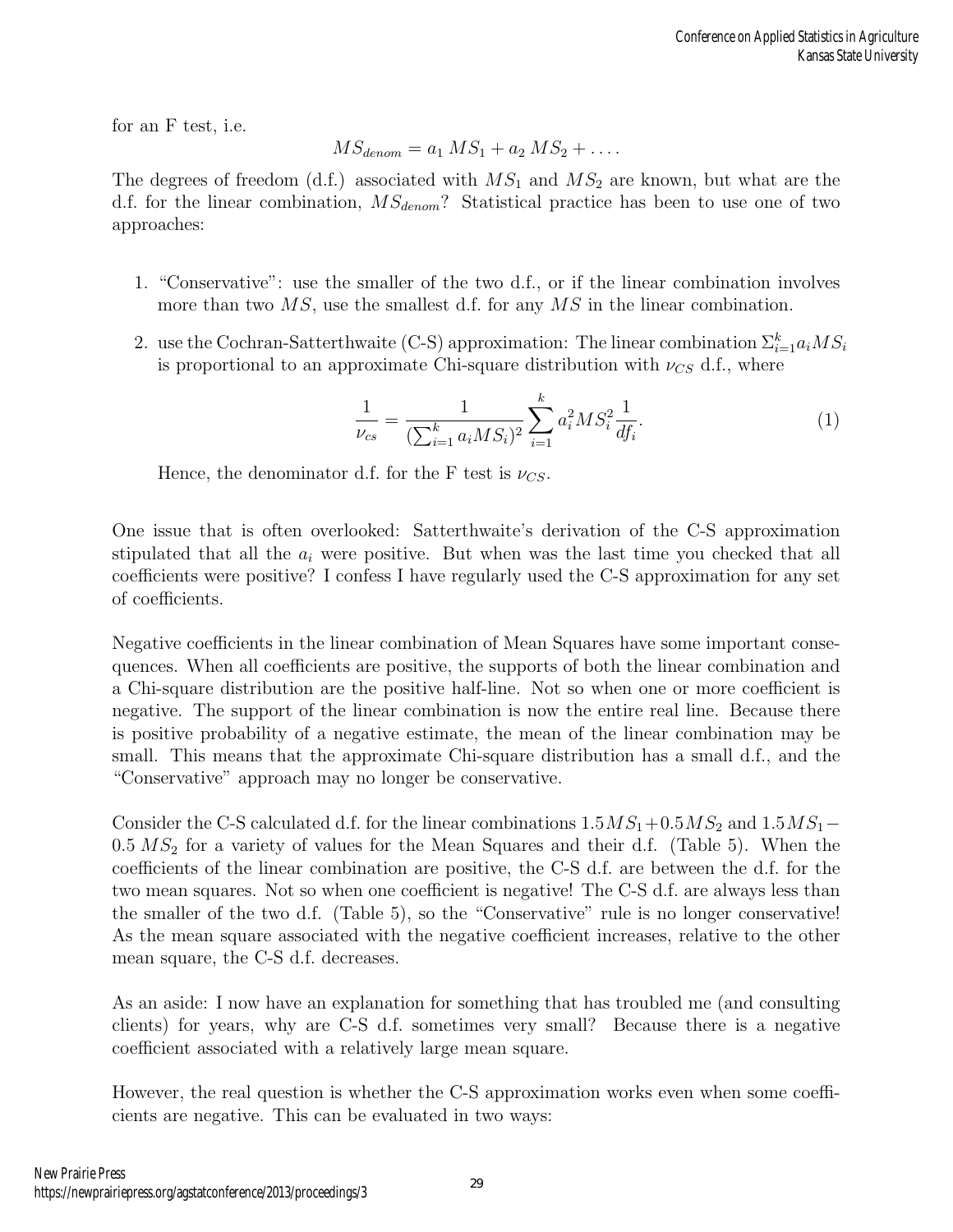|                 |                               |        |                  | $1.5MS_1 + 0.5MS_2$ $1.5MS_1 - 0.5MS_2$ |
|-----------------|-------------------------------|--------|------------------|-----------------------------------------|
|                 | $MS_1$ df <sub>1</sub> $MS_2$ | $df_2$ | $\hat{\nu}_{cs}$ | $\hat{\nu}_{cs}$                        |
| $5\overline{)}$ |                               | 20     | 5                | 5                                       |
| 5               |                               | 20     | 5.86             | 4.19                                    |
| $\mathbf{5}$    |                               | 20     | 8.65             | 2.16                                    |
| $\mathbf{5}$    |                               | 200    | 8.86             | 2.21                                    |
| 5               |                               | 20     | 18.86            | 0.38                                    |
| 5               |                               | 20     | 20               |                                         |

Table 5: Degrees of freedom calculated using the Cochran-Satterthwaite approximation for two linear combinations of Mean Squares, for various values of the Mean Squares and their degrees of freedom

- 1. Does the C-S approximate Chi-square distribution have quantiles that match the quantiles of the true distribution of the linear combination of mean squares? A reasonable match is crucial if you want to use the C-S approximation to calculate a confidence interval for or test hypotheses about  $MS_{denom}$ .
- 2. Does using the C-S approximation in an F test provide (approximately) correct type I error rates? A reasonable type-I error rate is crucial if you want to construct appropriate F tests of fixed or random effects.

I estimated the distribution of a linear combination of mean squares by simulating Chi-square random variables with specified d.f. and computing the linear combination. Quantiles of this distribution were computed from 5000 samples and compared to quantiles of the C-S approximate Chi-square distribution with d.f. calculated from the population values of the mean squares. This was done for two cases with all positive coefficients, and a two cases with a negative coefficient. The lower quantiles of the C-S approximating distribution are below the empirical quantiles when both coefficients are positive (cases a and b in Table 6) and above the empirical quantiles when one coefficient is negative (cases c and d). When all coefficients are positive (cases a and b in Table 6), the upper quantiles of the C-S approximating distribution are quite close to the quantiles of the empirical distribution (Table 6). But, they are not very close when one coefficient is negative (cases c and d in Table 6).

But, the performance of the C-S approximation in F-tests of fixed effects (or potentially random effects) is more important to users than are the details of the distribution of a random variable. I evaluated the performance of the C-S approximation in a two group comparison of means, when there is subsampling. The number of subsamples for each experimental unit varied, so there is no exact F test available as a ratio of mean squares in the ANOVA table. The null hypothesis that  $\mu_1 = \mu_2$  can be tested in two ways: by an F test comparing the mean square for treatment to a linear combination of mean squares, or as a  $C\beta$  t-test comparing the estimated difference between group means to its standard error. This was repeated for 5000 data sets for which the null hypothesis is true. The empirical type-I error rate was estimated as the proportion of tests with p-values less than a specified cutoff.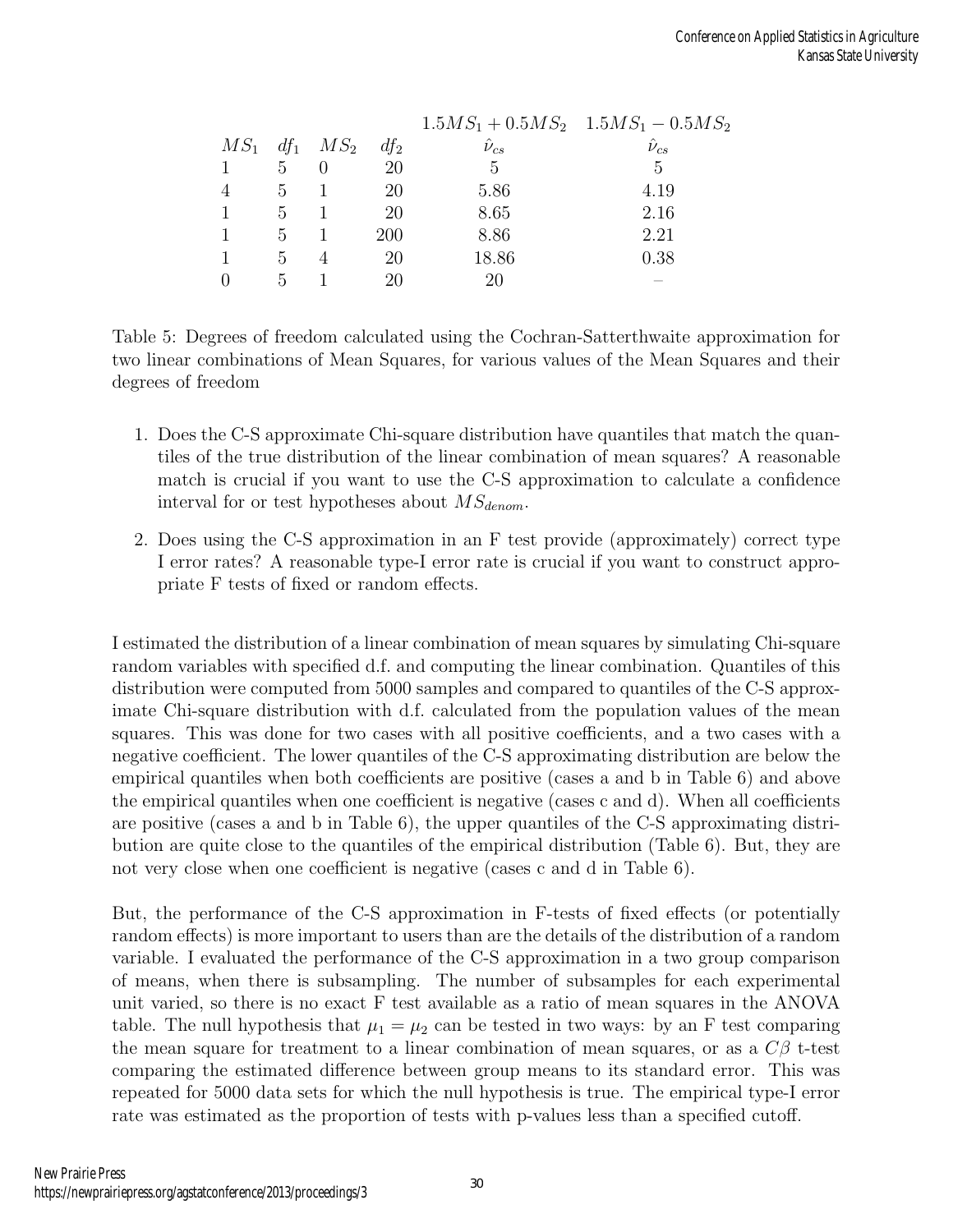| Case           | $a_1$ | a <sub>2</sub> | $C-S$ d.f. | Distribution                                      | Quantile: |                      |       |       |       |       |
|----------------|-------|----------------|------------|---------------------------------------------------|-----------|----------------------|-------|-------|-------|-------|
|                |       |                |            |                                                   | 0.01      | 0.05                 | 0.10  | 0.90  | 0.95  | 0.99  |
| a)             | 1.5   | 0.5            | 20.8       | Simulation                                        | 15.25     | 16.32                | 17.07 | 25.08 | 25.71 | 25.98 |
|                |       |                |            | C-S approx. $\chi^2$                              | 8.77      | 11.44                | 13.08 | 29.37 | 32.42 | 38.66 |
| b)             | 0.8   | 0.2            | 19.1       | Simulation                                        | 14.69     | 15.50                | 16.09 | 23.62 | 34.81 | 25.91 |
|                |       |                |            | C-S Approx. $\chi^2$ 7.71 10.20 11.74 27.34 30.29 |           |                      |       |       |       | 36.35 |
| $\mathbf{c})$  | 1.5   | $-0.5$         | 5.2        | Simulation                                        | 0.01      | 0.27                 | 0.93  | 8.92  | 9.60  | 10.70 |
|                |       |                |            | C-S Approx. $\chi^2$                              |           | $0.61$ $1.14$ $1.72$ |       | 9.52  | 11.38 | 15.44 |
| $\mathrm{d}$ ) | 1.224 | $-0.224$       | 8.4        | Simulation                                        | 0.78      | 2.96                 | 3.76  | 9.18  | 10.53 | 13.35 |
|                |       |                |            | C-S Approx. $\chi^2$ 1.82                         |           | 2.96                 | 3.76  | 13.94 | 16.13 | 20.79 |

Table 6: Comparison of quantiles of the simulated distribution of a linear combination of mean squares to the C-S approximating distribution

In the two cases evaluated here, the empirical type-I error rate is close to the nominal rate both when all coefficients are positive and when one coefficient is negative (Table 7). For practical purposes, the appropriate behavior of hypothesis tests using the C-S approximation in two scenarios is reassuring. One possible explanation for the different conclusions for quantiles and for p-values is that the quantile only evaluates  $MS_{denom}$ , the linear combination of mean squares. The F test is a ratio of a numerator to a denominator. The numerator of the F test and the GLS estimates of the difference in groups means depend on the same estimated mean squares used in the denominator. Perhaps some form of compensation occurs, perhaps because of a correlation between the estimated numerator and estimated denominator that results in appropriate behavior of the test.

|       |                |                                            | Nominal p-value |  |  |  |
|-------|----------------|--------------------------------------------|-----------------|--|--|--|
| $a_1$ | a <sub>2</sub> | d.f. Test $0.100$ $0.050$ $0.010$          |                 |  |  |  |
| 0.8   | 0.2            | 17.6 ANOVA F 0.100 0.051 0.012             |                 |  |  |  |
|       |                | $C\beta$ t 0.099 0.053 0.011               |                 |  |  |  |
|       |                | 1.224 -0.224 8.4 ANOVA F 0.099 0.048 0.010 |                 |  |  |  |
|       |                | $C\beta$ t 0.094 0.046 0.012               |                 |  |  |  |

Table 7: Empirical type-I error rates for ANOVA F and  $C\beta$  tests with error d.f. calculated using the Cochran-Satterthwaite approximation

The Cochran-Satterthwaite approximation, as given by equation (5), is only usuable when a mean square can be written as a linear combination of mean squares in an ANOVA table. Many mixed model data analyses require computing degrees of freedom for estimated variances that can not be written as linear combinations of mean squares. Degrees of freedom for these more general cases can be estimated using approximations proposed by Giesbrecht and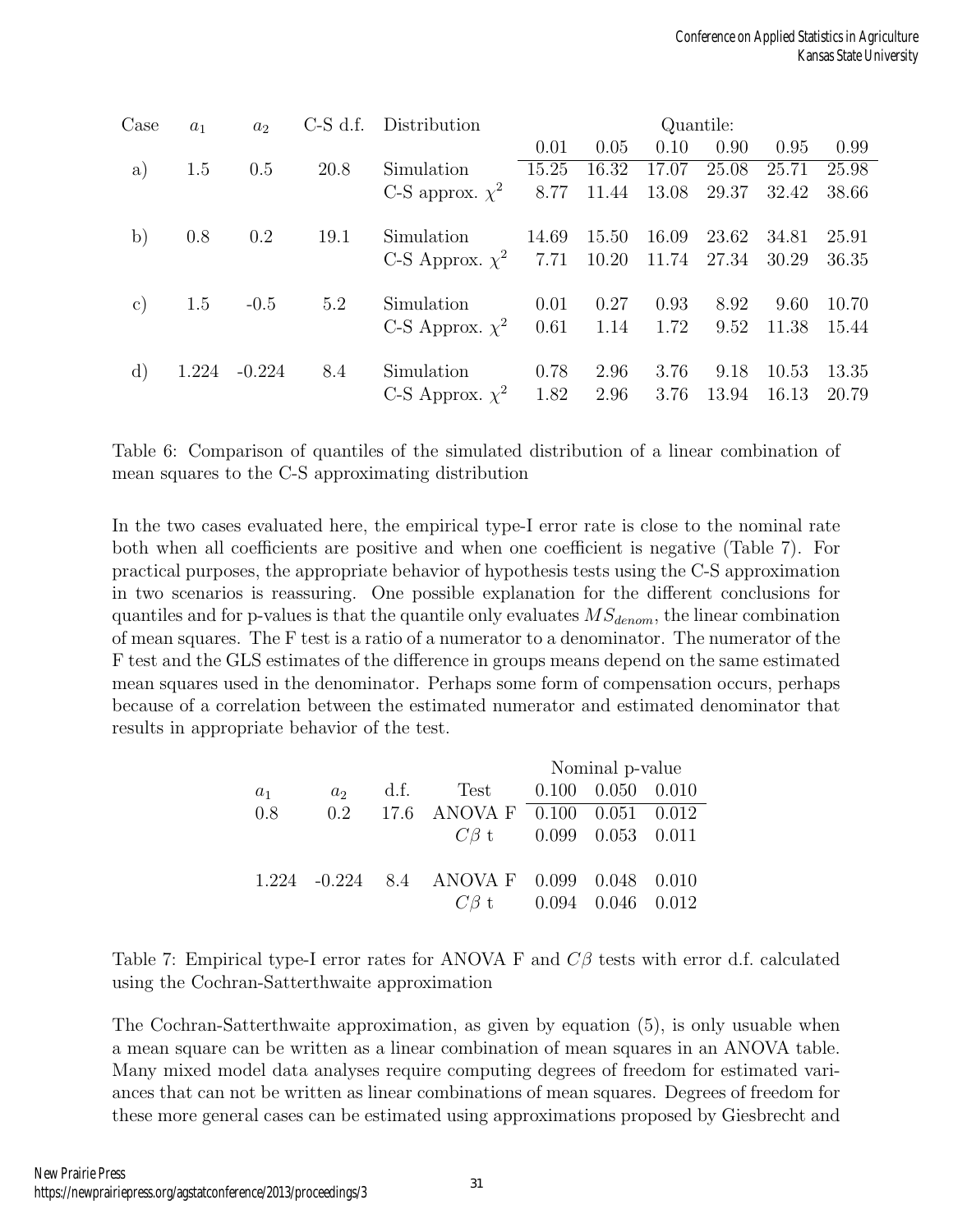Burns (1985) and its generalization by Fai and Cornelius (1996) or by Kenward and Roger (1997). In McBride's simulation evaluation of the Fai / Cornelius and Kenward / Roger approximation for a variety of covariance structures for repeated measures data, both approximations provided appropriate a type I error for compound-symmetric variance-covariance structures. The Fai / Cornelius approximation did not maintain appropriate control of the type I error rate when the variance covariance structure was more complicated (Schaalje et al., 2001).

# 5 BLUP's are wonderful things

The context for this section and the next is modeling the loss of germinability for seeds in long-term storage (Trapp et al., 2012). The USDA maintains germplans storage facilities to preserve germplasm in case it is needed for future breeding programs. The regional facility in Ames, IA preserves over 6,000 lots of maize seeds. The problem is that over time, seeds lose their ability to germinate. The rate of loss differs between seed lots. If the germination rate gets near a critical threshold, curators will grow plants from existing seed to produce new seed. Determining the current germination rate is a destructive test, so lots are tested at haphazard intervals. If the loss of germinability can be modeled, then the time to reach the critical threshold can be estimated. If they trust the model, the seed biologists can wait until shortly before the time to cross the critical threshold to test the seed. This has the potential to considerably reduce the number of germination tests and save a considerably amount of staff time.

In maize seed, germination over time follows one of three general patterns (Figure 4). The traditional pattern is 100% (or almost 100%) germinability at harvest (age 0) followed by a decline in germinability. The high-viability pattern is one where the loss of germinability is very slow. The after-ripening pattern is one where initial germination is low, increases over time, then decreases. All of these patterns can be modeled, at least approximately, using a quadratic polynomial in time.

If we had one seed lot, we would estimate coefficients of the quadratic polynomial using ordinary least squares, or perhaps a model with correlated errors, and then predict germinability at a given age using the BLUE's of the parameters. Our data set included 2833 seed lots that had 3 or more germination values. Each seed lot has something in common (being a maize variety) but the coefficients of its germinability curve are expected to differ from those for other seed lots. Hence, it would make sense to use a random coefficient regression model (equation 2) and use the BLUP's for each seed lot to predict germination at a specific age. Which model makes more precise predictions when averaged over seed lots?

$$
Y_{ij} = (\beta_0 + \alpha_{0i}) + (\beta_1 + \alpha_{1i}) X_i + (\beta_2 + \alpha_{2i}) X_i^2 + \varepsilon_{ij}
$$
 (2)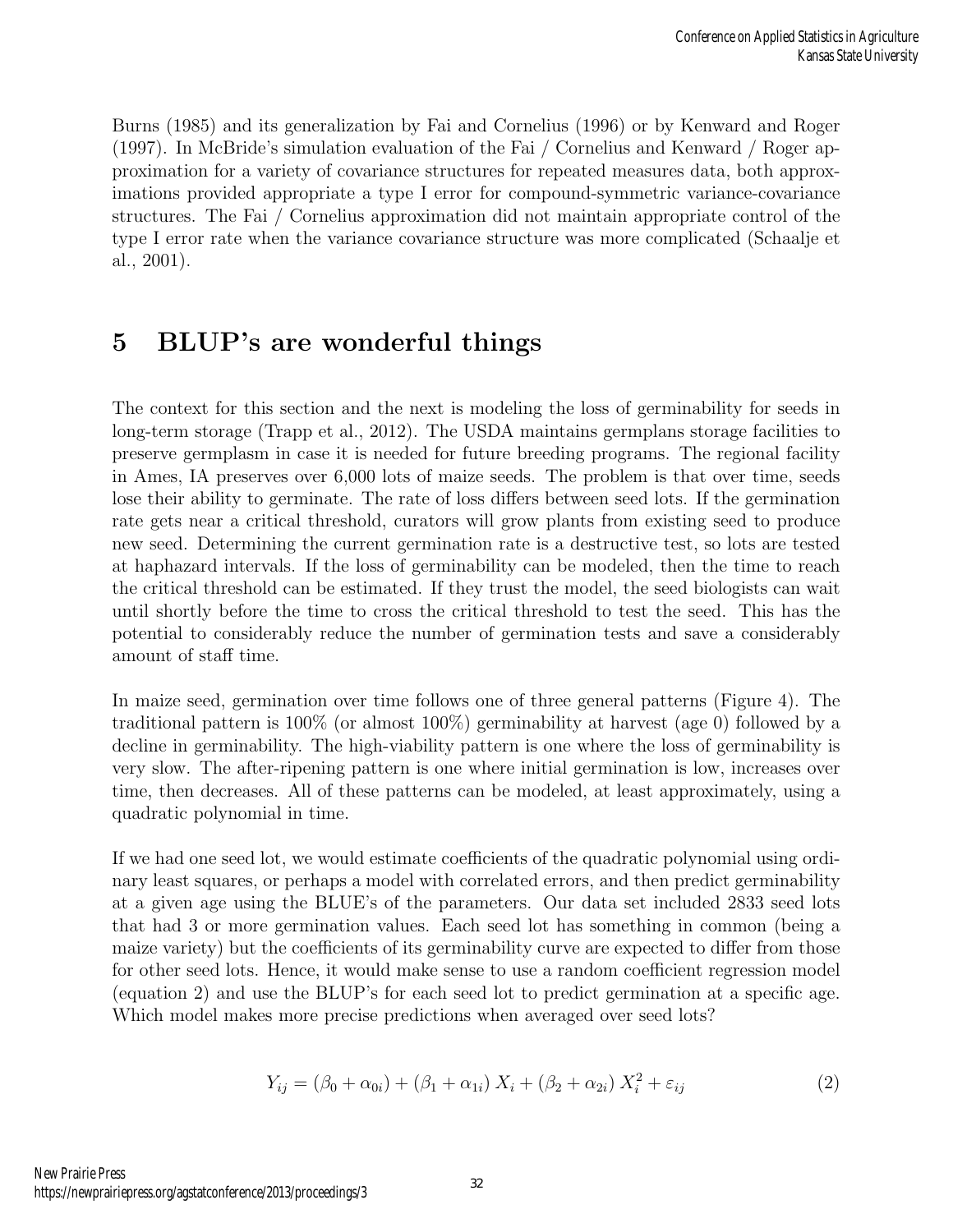

Figure 4: Examples of the three general patterns of maize seed germinability over time

I answered this question by a simulation that was modeled on the real data set. I simulated 100 seed lots, with 1/3 of them represented by 3 observations, 1/3 by 4 observations, and 1/3 by 5 observations. Coefficients for each seed lot were simulated from a multivariate normal distribution (Equation 3). Observations were made at random times between 0 and 26 years. I fit a fixed effects model with separate coefficients for each seed lot and a random coefficients model with a multivariate normal distribution for the coefficients (Equation 3). Deviations from the seed-lot specific germinability curve were modeled as normally distributed with constant variance. This was the same model used to fit the real data set.

After estimating coefficients for the fixed effects model and predicting coefficients in the random coefficient regression, we predicted germination at 30 years (slightly beyond the oldest observed value) and 40 years and calculated the root-Mean-Square-Error of prediction, rMSEP, separately for seed lots with 3 observations, 4 observations, and 5 observations, and for all seed lots.

$$
\begin{bmatrix}\n\alpha_{0i} \\
\alpha_{1i} \\
\alpha_{2i}\n\end{bmatrix}\n\sim N\left(\n\begin{bmatrix}\n0 \\
0 \\
0\n\end{bmatrix},\n\begin{bmatrix}\n\sigma_0^2 & \sigma_{01} & \sigma_{02} \\
\sigma_{01} & \sigma_1^2 & \sigma_{12} \\
\sigma_{02} & \sigma_{12} & \sigma_2^2\n\end{bmatrix}\right)
$$
\n(3)

Averaged over seed lots, predictions using the BLUP's are considerably more accurate than those using the BLUE's, especially for the seed lots with 3 observations (Table 8). A quadratic model with 3 coefficients fit to a data set with three observations will exactly fit the three observations, the model is fitting the error in each observation. Hence, predictions are poor. The BLUP's use information from other seed lots to help separate error from the mean curve.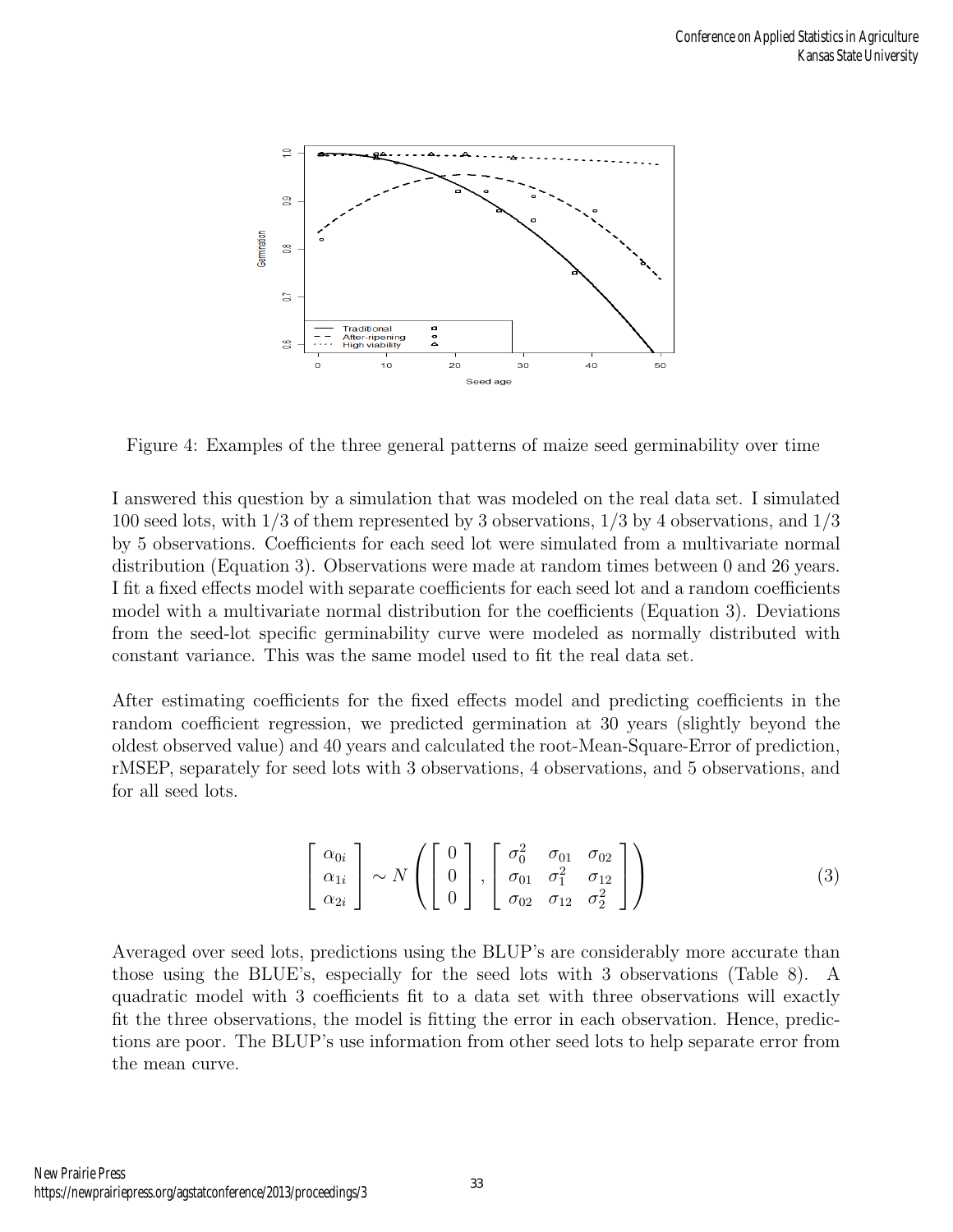|                                       |                          | $#$ of years |  |            |     |  |
|---------------------------------------|--------------------------|--------------|--|------------|-----|--|
|                                       |                          | 3            |  | $4\quad 5$ | all |  |
|                                       |                          |              |  |            |     |  |
| 30 years: BLUE 84.4 57.8 18.8 60.0    |                          |              |  |            |     |  |
|                                       | BLUP 9.5 7.3 6.2         |              |  |            | 7.9 |  |
|                                       |                          |              |  |            |     |  |
| 40 years: BLUE 169.5 122.8 44.0 123.5 |                          |              |  |            |     |  |
|                                       | BLUP 17.4 14.2 12.6 14.9 |              |  |            |     |  |

Table 8: Root-Mean-Square-Errors of prediction estimated using BLUE's of quadratic coefficients from a fixed-effects model or BLUP's from a random coefficient regression model. The response is percent germination, so predictions range from 0 to 100.

### 6 Reverend Bayes can be your friend

The previous section evaluated predictions of germinability at a specific age. The seed biologists really wanted to predict when germination will cross the critical threshold, e.g. 50% in Figure 5. That time is a non-linar function of the seed-lot-specific coefficients in the quadratic model. Uncertainty in the prediction at a specific age translates into uncertainty in the estimated time-to-threshold (Figure 5).



Figure 5: Typical estimated germination curve over time, with a critical threshold at 50% germination. Uncertainty in the germination at a specific age, shown by the dashed blue lines, translates into uncertainty in the estimated time to cross the threshold

A bad prediction of time-to-threshold introduces a cost to the seed biologists. If the prediction is too small (less than the true time-to-threshold), the seed lot is tested before it needed to be. If the prediction is too large (more than the true time-to-threshold), the seed lot will not be tested until after it has crossed the treshold. The costs of these two events are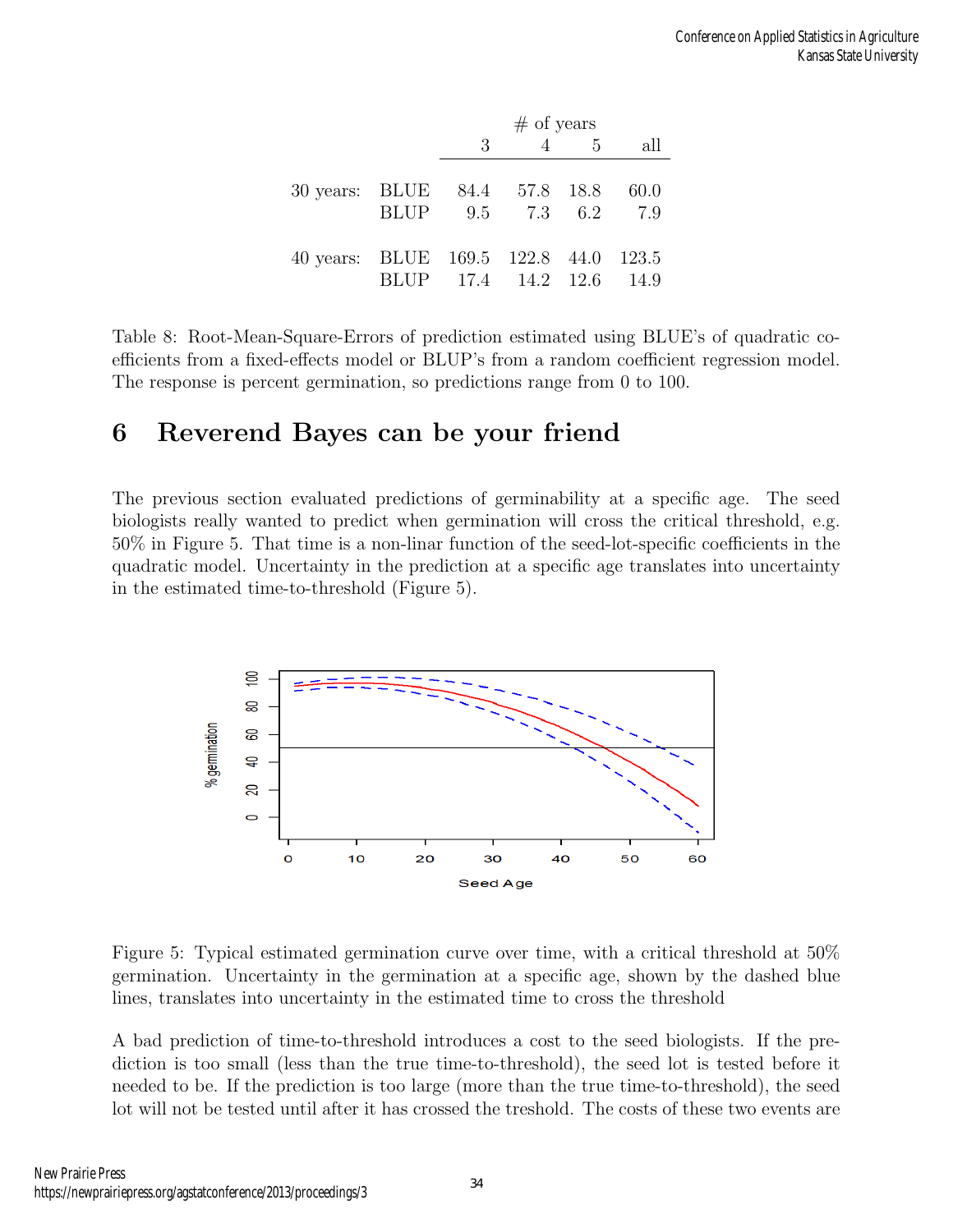not equal. Premature testing has a small cost (the staff time for one germination test); late testing has a large cost (loss of genetic variability due to genetic drift and potentially complete loss of the seed lot). To minimize total cost, the prediction should be a lower quantile (e.g. the 0.10 or 0.20 quantile) of the prediction distribution. So, we need to determine the prediction distribution of time-to-threshold for each of the 2833 seed lots (Figure 6).



Figure 6: Distribution of predictions for time-to-threshold for one specific seed lot.

Our first choice of method to estimate these prediction distributions was a parametric bootstrap. In this bootstrap, coefficients for a seed lot were simulated from the estimated multivariate normal distribution of coefficients, then observations at the appropriate seed ages were predicted using the coefficients and the estimated error distribution. This was repeated for all seed lots, then the random coefficients model was fit, and the time-to-threshold for each seed lot was predicted using the predicted coefficients. The entire bootstrap was repeated 1000 times. We used a parametric bootstrap, instead of resampling observations (a non-parametric bootstrap), because we needed to maintain the hierarchical structure (observations within seed lots) of the data.

The parametric bootstrap was very slow. It required in excess of 48 hours of computing. When I gave a seminar on this work, Richard Barker, one of the audience members, suggested I use Bayesian methods to estimate the prediction distributions. Given realizations from the joint posterior distribution of the parameters, the distribution of predicted time-to-threshold is trivial to estimate numerically. We used MCMC methods in WinBUGS to estimate the joint posterior distribution. The results passed the common checks for model adequacy: the Gelman-Rubin statistic for multiple chains was very close to 1 and the results were not sensitive to changes in the choice of prior distributions. Results were very similar to those from the parametric bootstrap, but fitting this model required approximately 20 minutes of computing. We are planning to develop a web interface so other seed biologists can use this